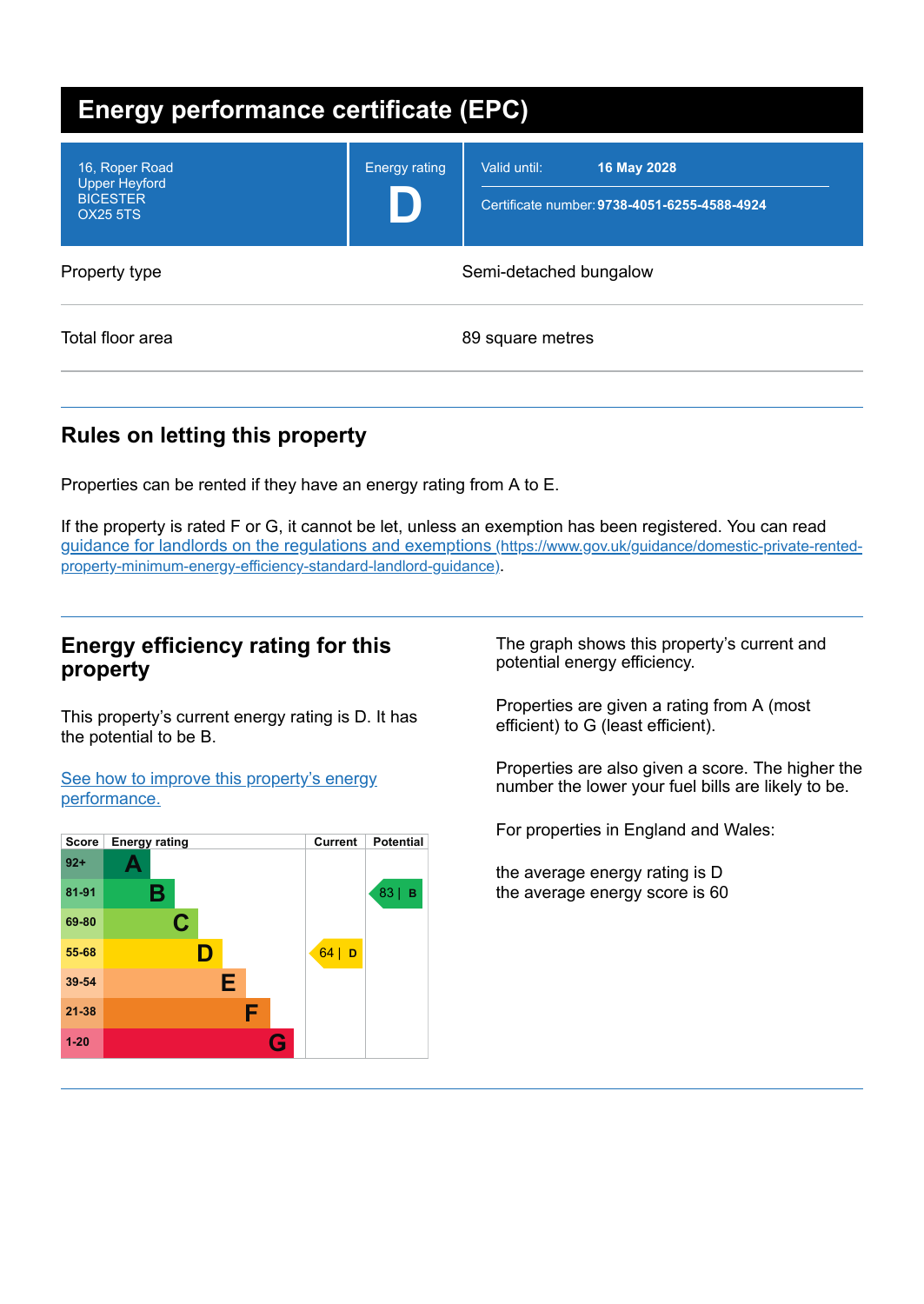## **Breakdown of property's energy performance**

This section shows the energy performance for features of this property. The assessment does not consider the condition of a feature and how well it is working.

Each feature is assessed as one of the following:

- very good (most efficient)
- good
- average
- poor
- very poor (least efficient)

When the description says "assumed", it means that the feature could not be inspected and an assumption has been made based on the property's age and type.

| <b>Feature</b>       | <b>Description</b>                       | Rating    |
|----------------------|------------------------------------------|-----------|
| Wall                 | System built, with external insulation   | Good      |
| Roof                 | Pitched, 250 mm loft insulation          | Good      |
| Window               | Fully double glazed                      | Average   |
| Main heating         | Warm air, mains gas                      | Good      |
| Main heating control | Programmer and room thermostat           | Average   |
| Hot water            | From main system, no cylinder thermostat | Poor      |
| Lighting             | Low energy lighting in all fixed outlets | Very good |
| Floor                | Solid, no insulation (assumed)           | N/A       |
| Secondary heating    | None                                     | N/A       |

### **Primary energy use**

The primary energy use for this property per year is 264 kilowatt hours per square metre (kWh/m2).

| <b>Environmental impact of this</b><br>property                                                        |                             | This property produces                                                                                                                                        | 4.1 tonnes of CO2 |
|--------------------------------------------------------------------------------------------------------|-----------------------------|---------------------------------------------------------------------------------------------------------------------------------------------------------------|-------------------|
| This property's current environmental impact<br>rating is D. It has the potential to be C.             |                             | This property's potential<br>production                                                                                                                       | 1.8 tonnes of CO2 |
| Properties are rated in a scale from A to G<br>based on how much carbon dioxide (CO2) they<br>produce. |                             | By making the recommended changes, you<br>could reduce this property's CO2 emissions by<br>2.3 tonnes per year. This will help to protect the<br>environment. |                   |
| Properties with an A rating produce less CO2                                                           |                             |                                                                                                                                                               |                   |
| than G rated properties.<br>An average household                                                       | 6 tonnes of CO <sub>2</sub> | Environmental impact ratings are based on<br>assumptions about average occupancy and<br>energy use. They may not reflect how energy is                        |                   |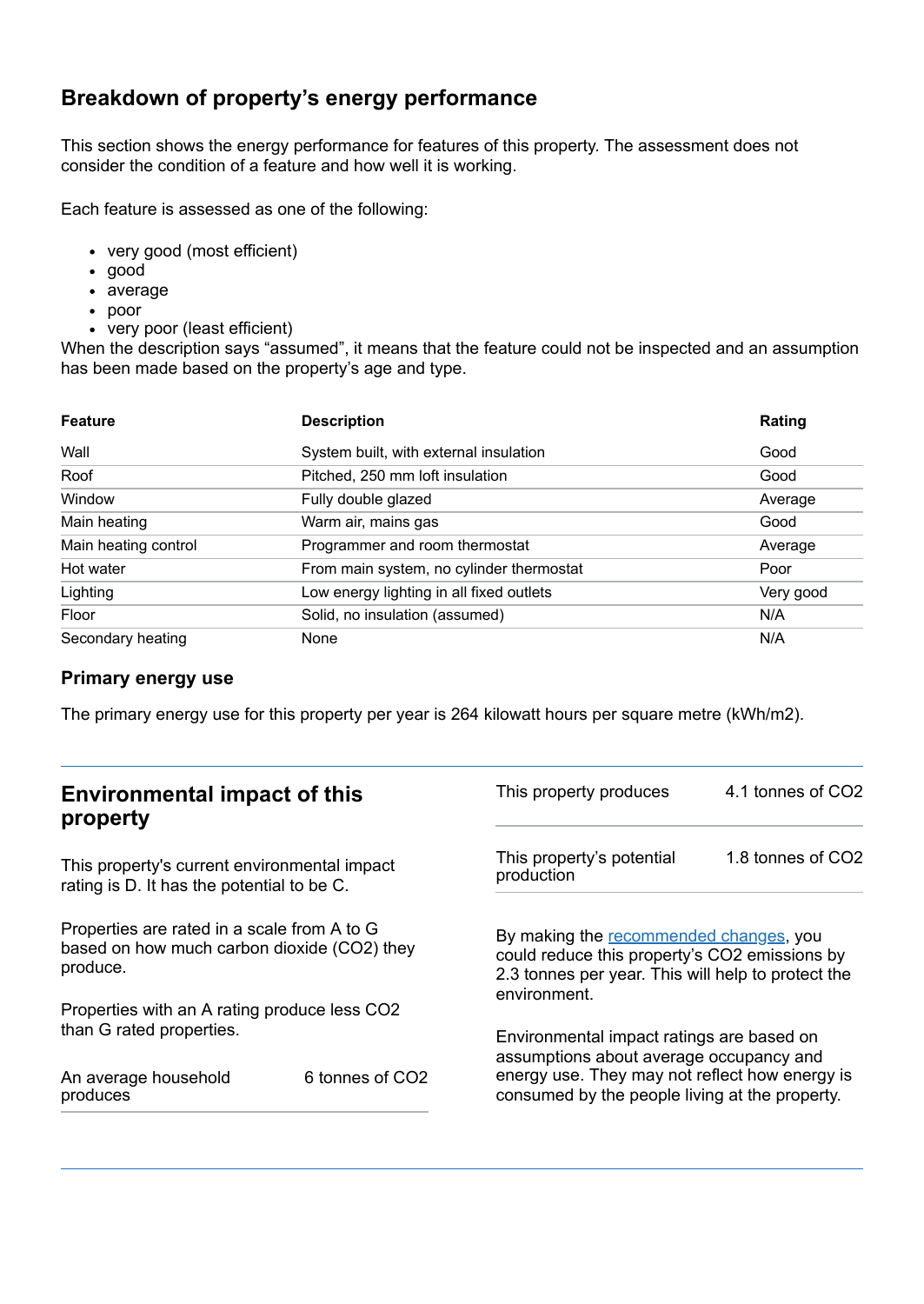## <span id="page-2-0"></span>**How to improve this property's energy performance**

Making any of the recommended changes will improve this property's energy efficiency.

If you make all of the recommended changes, this will improve the property's energy rating and score from D (64) to B (83).

| <b>Recommendation</b>             | <b>Typical installation cost</b> | <b>Typical yearly saving</b> |
|-----------------------------------|----------------------------------|------------------------------|
| 1. Floor insulation (solid floor) | £4,000 - £6,000                  | £72                          |
| 2. Replacement warm air unit      | £1.250 - £2.500                  | £100                         |
| 3. Solar water heating            | £4,000 - £6,000                  | £71                          |
| 4. Solar photovoltaic panels      | £5,000 - £8,000                  | £298                         |

### **Paying for energy improvements**

Find energy grants and ways to save energy in your home. [\(https://www.gov.uk/improve-energy-efficiency\)](https://www.gov.uk/improve-energy-efficiency)

| <b>Estimated energy use and</b> |  |  |
|---------------------------------|--|--|
| potential savings               |  |  |

| Estimated yearly energy<br>cost for this property | £888 |
|---------------------------------------------------|------|
| Potential saving                                  | £243 |

The estimated cost shows how much the average household would spend in this property for heating, lighting and hot water. It is not based on how energy is used by the people living at the property.

The estimated saving is based on making all of the [recommendations](#page-2-0) in how to improve this property's energy performance.

For advice on how to reduce your energy bills visit Simple Energy Advice [\(https://www.simpleenergyadvice.org.uk/\)](https://www.simpleenergyadvice.org.uk/).

### **Heating use in this property**

Heating a property usually makes up the majority of energy costs.

#### **Estimated energy used to heat this property**

| Space heating | 8961 kWh per year |
|---------------|-------------------|
| Water heating | 3354 kWh per year |

#### **Potential energy savings by installing insulation**

The assessor did not find any opportunities to save energy by installing insulation in this property.

You might be able to receive Renewable Heat Incentive payments [\(https://www.gov.uk/domestic](https://www.gov.uk/domestic-renewable-heat-incentive)renewable-heat-incentive). This will help to reduce carbon emissions by replacing your existing heating system with one that generates renewable heat. The estimated energy required for space and water heating will form the basis of the payments.